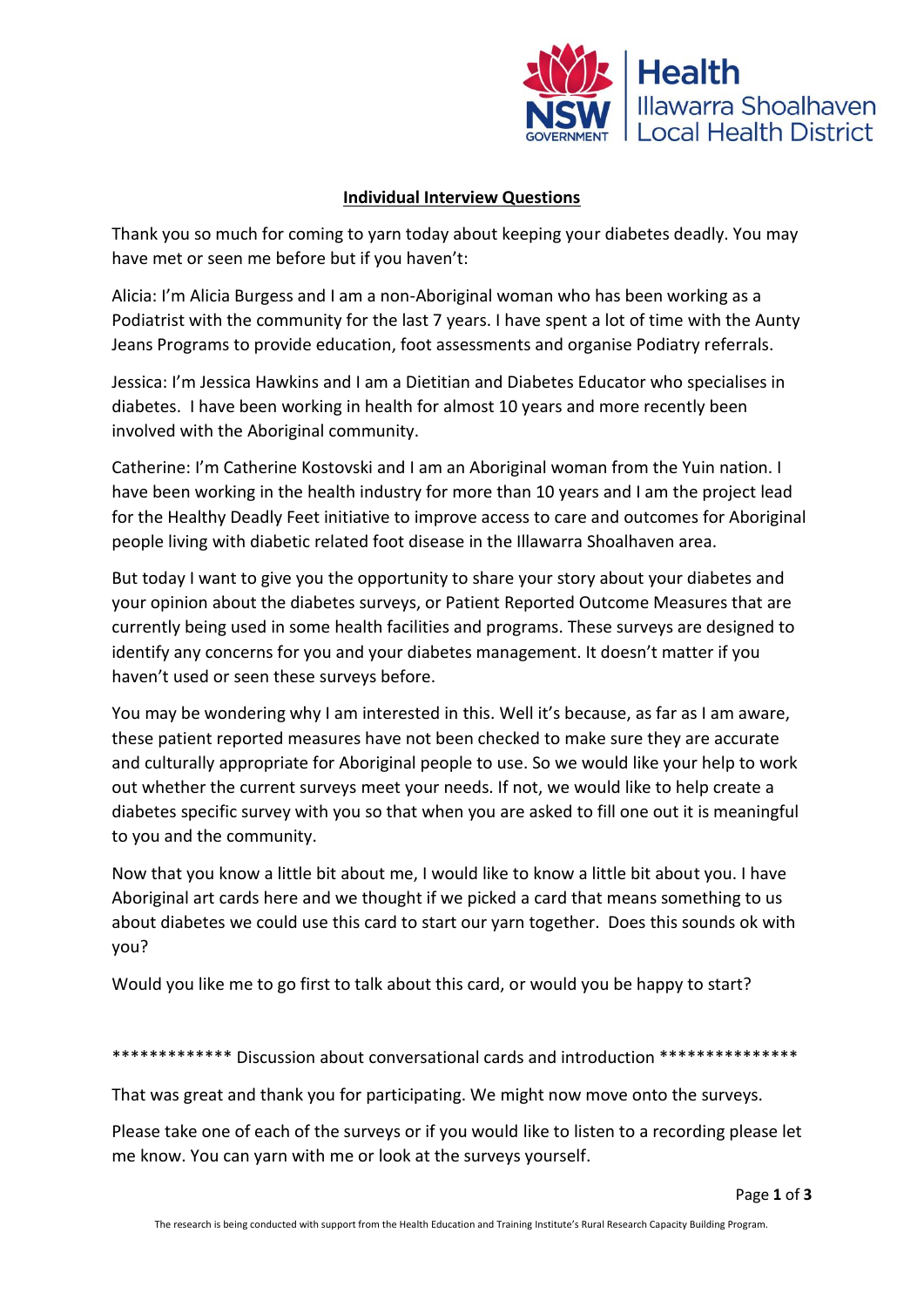

\*\*\*\*\*\*\*\*\*\*\*\*\* Time to look, listen and/or yarn about the surveys \*\*\*\*\*\*\*\*\*\*\*\*\*\*\*

So now I am now going to ask some questions about the surveys.

### **First of all let's discuss the positives of the surveys.**

- 1. Was there anything you found helpful, was there a particular question or topic you felt related to you?
- 2. Were there questions that you felt would be necessary/essential for the health professional to know about you?

#### **Let's now discuss the things that could be improved with the surveys.**

- 1. Were there questions that did not relate to your current health needs? (diabetes specific)
- 2. Were there questions that were not cultural appropriate?

**We want to make sure that we include things that important to you about your diabetes, so we want to discuss things that you felt were left out of the surveys that really should be included.**

- 1. Were your concerns about your diabetes covered in these surveys- if not, what do you think should have been covered?
- 2. Do you think something was missing from the surveys that should have been included?

# **I want to hear your thoughts on the design and layout of the surveys to make sure you feel it is easy to understand, easy to use and cultural appropriate.**

- 1. Was the language appropriate and easy to understand?
- 2. Was it easy to complete- were there too many/not enough questions?
- 3. Was it visually appealing to you? What would be a better method?

# **I want to make sure you feel all of your diabetes needs have been covered in these surveys.**

- 1. Is there anything that currently or in the future that you feel impacts your diabetes management (mental health, social, financial)
- 2. Is there anything specific to the Aboriginal population that should be addressed in a diabetes specific PROM survey?